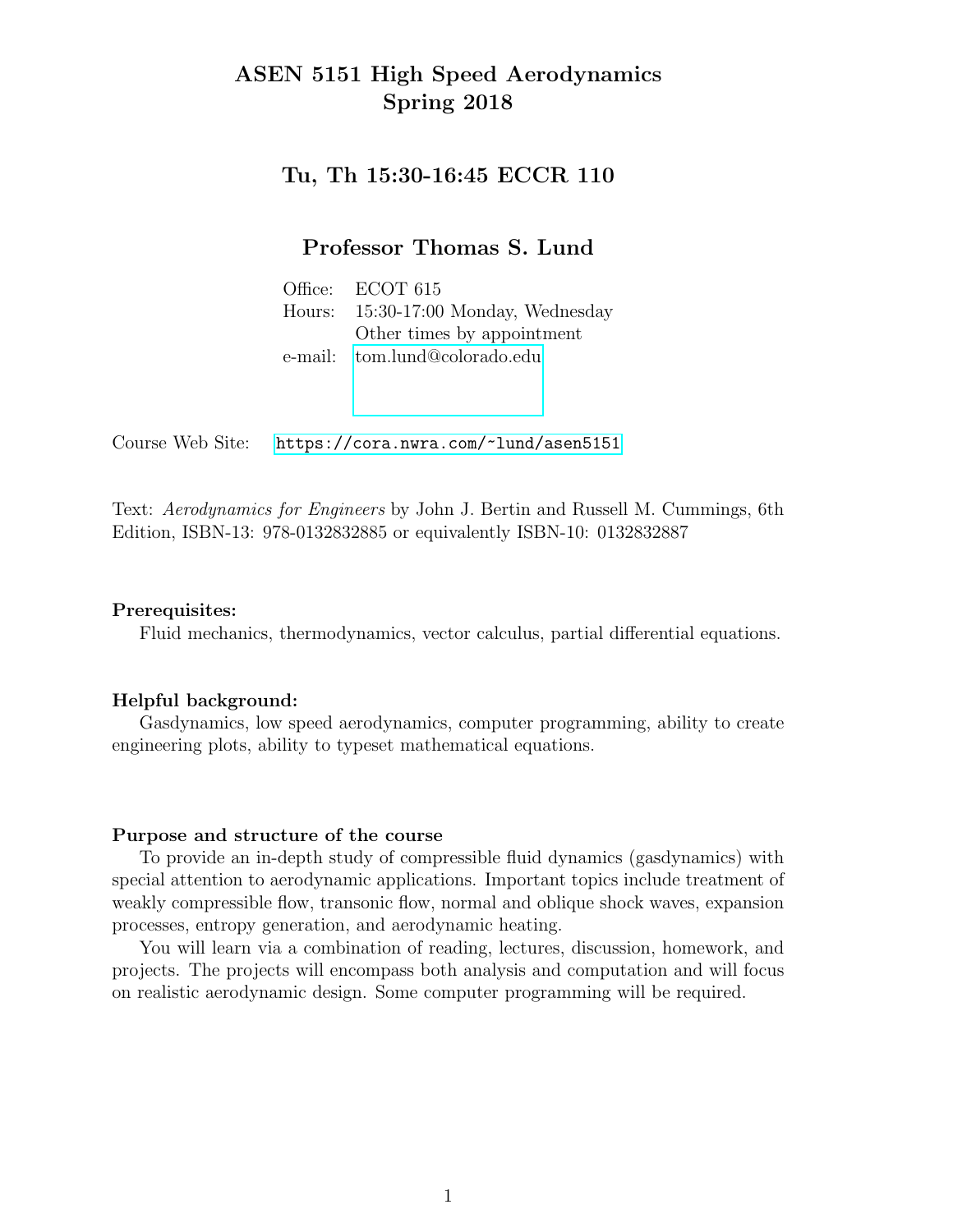### Course Outline

1. Basic concepts in gasdynamics (Chapter 8 in B&C)

1st and 2nd laws of thermodynamics, entropy generation, flow processes at constant entropy, compressible flow in variable-area ducts, characteristic relations, expansion processes, shock waves, viscous boundary layers, shock/boundary layer interactions, scaling laws.

2. Subsonic and transonic flow (Chapter 9 in B&C)

Linearized theory and compressibility corrections, critical Mach number, drag divergence, wings in transonic flow, drag reduction via sweep, transonic aircraft design considerations.

3. Supersonic thin airfoil theory (Chapter 10 in B&C)

Linear theory, second order corrections, the shock-expansion method.

4. Supersonic flow over 3D wings and complete aircraft (Chapter 11 in B&C)

Application of linear theory, conical flow, method of singularities, supersonic aircraft design considerations, slender body theory, base drag, aerodynamic interactions, analysis of complete configurations.

5. Hypersonic flow (Chapter 12 in B&C)

Characteristics of hypersonic flow, Newtonian method, modified Newtonian method, waverider designs, aerodynamic heating, boundary layer transition.

### Course Mechanics

- Homework/projects: Approximately 7 homework and small project assignments will be given. These will be a combination of analysis, computation, and design. You are encouraged to work in groups to complete these assignments but you must submit your own uniquely prepared solutions.
- Midterm Exam: Mid-term exam: Thursday, March 8, 15:30-16:45.

Final Project: A major component of the course is to complete an individual project, produce a report, and give a short (15 minute) presentation to the class. You can choose any relevant topic and focus on analysis, computation, design, etc.

| Grades: | Homework      | $40\%$  |
|---------|---------------|---------|
|         | Mid Term Exam | 30\%    |
|         | Final Project | $30\%$  |
|         |               | $100\%$ |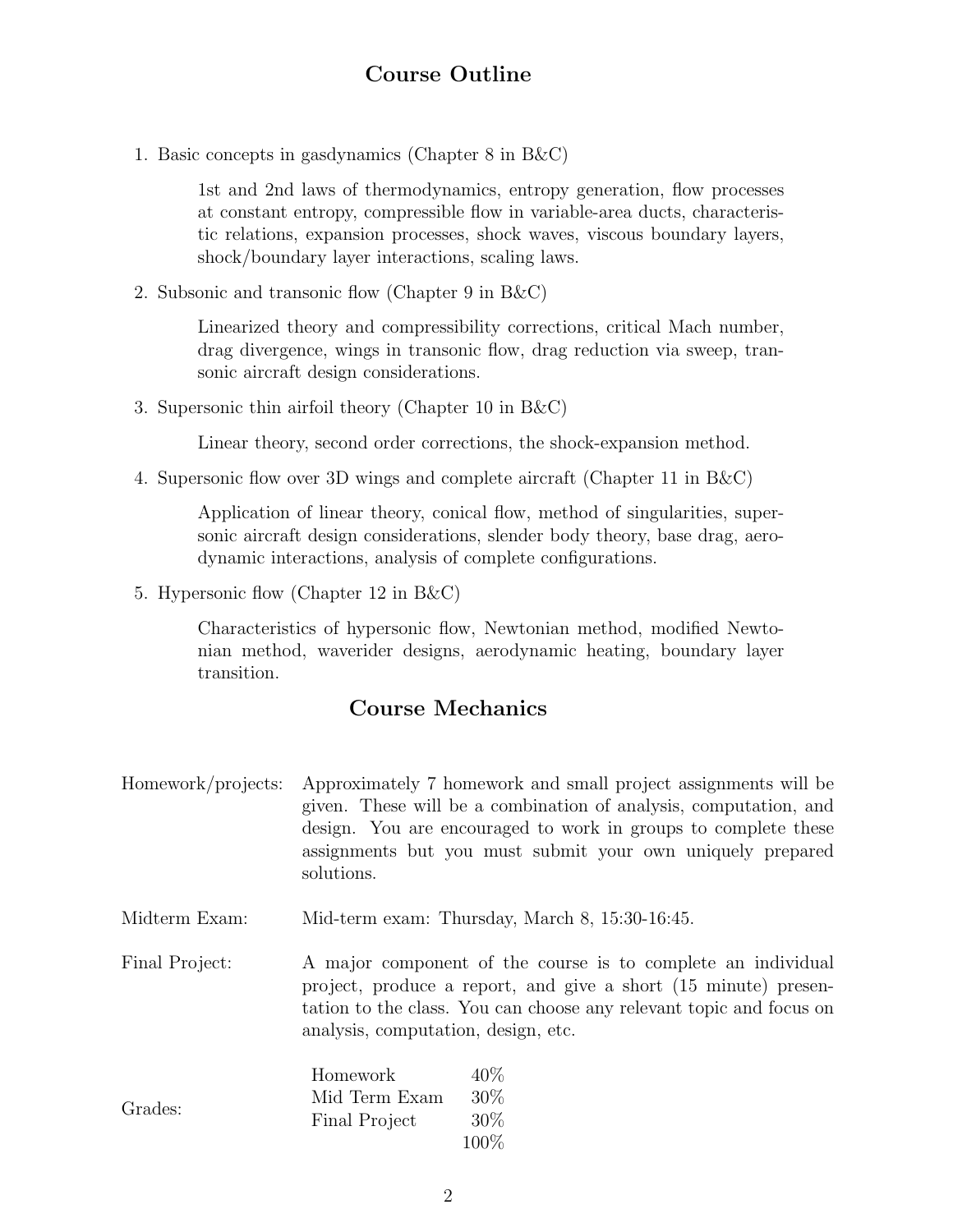# Accommodation for Disabilities

If you qualify for accommodations because of a disability, please submit your accommodation letter from Disability Services to your faculty member in a timely manner so that your needs can be addressed. Disability Services determines accommodations based on documented disabilities in the academic environment. Information on requesting accommodations is located on the Disability Services website <www.colorado.edu/disabilityservices/students>. Contact Disability Services at 303-492-8671 or [dsinfo@colorado.edu](mailto:dsinfo@colorado.edu) for further assistance. If you have a temporary medical condition or injury, see Temporary Medical Conditions under the Students tab on the Disability Services website and discuss your needs with your professor.

# Religious Holidays

Campus policy regarding religious observances requires that faculty make every effort to deal reasonably and fairly with all students who, because of religious obligations, have conflicts with scheduled exams, assignments or required attendance. In this class, contact Professor Lund directly to resolve any conflicts of this nature. See the campus policy regarding religious observances for full details.

## Classroom Behavior

Students and faculty each have responsibility for maintaining an appropriate learning environment. Those who fail to adhere to such behavioral standards may be subject to discipline. Professional courtesy and sensitivity are especially important with respect to individuals and topics dealing with race, color, national origin, sex, pregnancy, age, disability, creed, religion, sexual orientation, gender identity, gender expression, veteranstatus, political affiliation or political philosophy. Class rosters are provided to the instructor with the student's legal name. I will gladly honor your request to address you by an alternate name or gender pronoun. Please advise me of this preference early in the semester so that I may make appropriate changes to my records. For more information, see the policies on classroom behavior and the Student Code of Conduct.

# Sexual Misconduct, Discrimination, Harassment and/or Related Retaliation

The University of Colorado Boulder (CU Boulder) is committed to maintaining a positive learning, working, and living environment. CU Boulder will not tolerate acts of sexual misconduct, discrimination, harassment or related retaliation against or by any employee or student. CUs Sexual Misconduct Policy prohibits sexual assault, sexual exploitation, sexual harassment, intimate partner abuse (dating or domestic violence), stalking or related retaliation. CU Boulders Discrimination and Harassment Policy prohibits discrimination, harassment or related retaliation based on race, color, national origin, sex, pregnancy, age, disability, creed, religion, sexual orientation, gender identity, gender expression, veteran status, political affiliation or political philosophy.